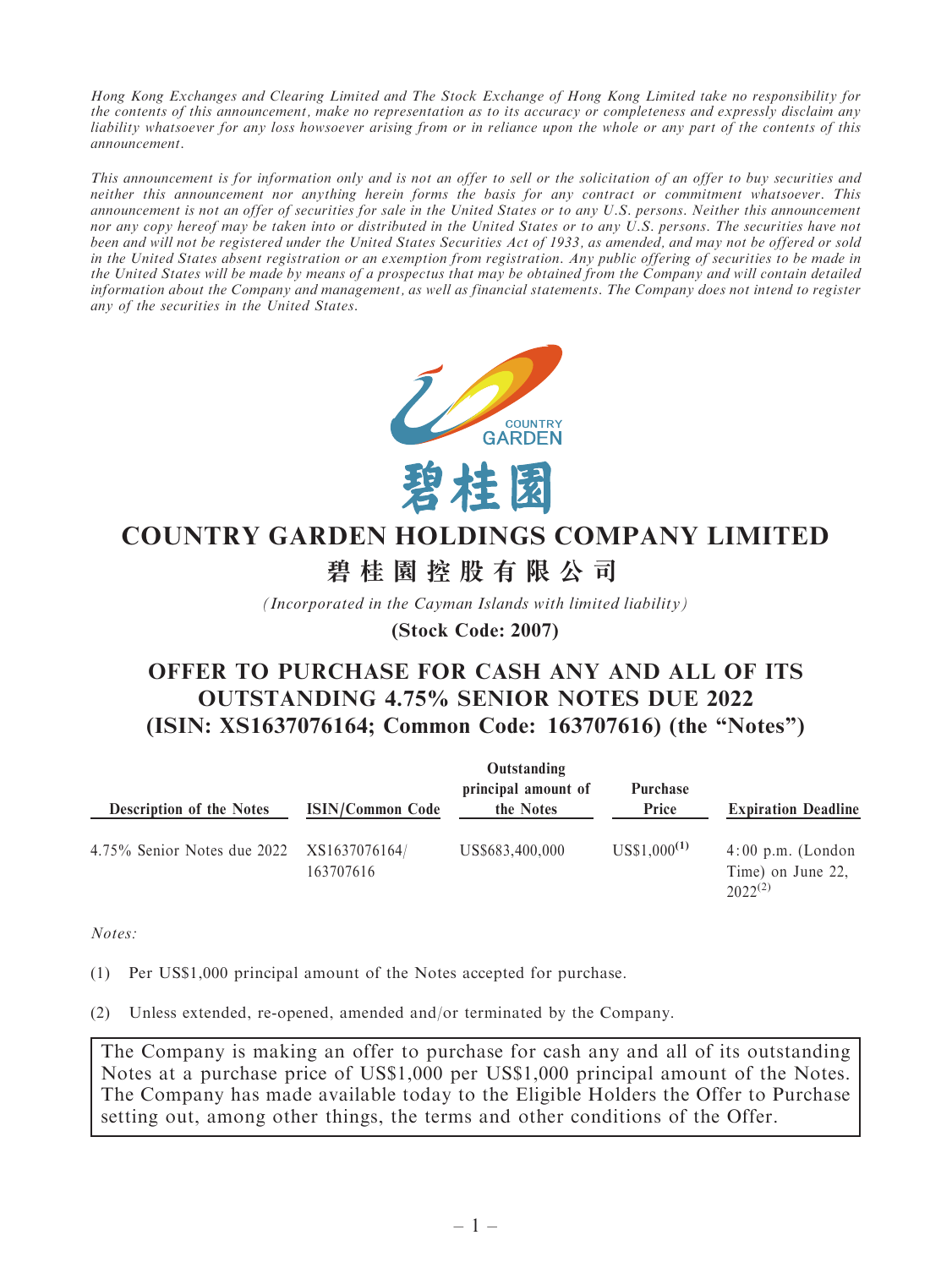J.P. Morgan Securities plc and The Hongkong and Shanghai Banking Corporation Limited are acting as the Dealer Managers and Morrow Sodali Limited is acting as the Information and Tender Agent in relation to the Offer.

# Background

The Notes (ISIN: XS1637076164; Common Code: 163707616) are listed on the SGX-ST. The obligations of the Company under the Notes are guaranteed by certain of the Company's existing subsidiaries. As of the date of this announcement, the aggregate principal amount of US\$683,400,000 of the Notes remains outstanding.

The Company has made available today to Eligible Holders the Offer to Purchase setting out, among other things, the terms and the conditions of the Offer.

# The Offer

On the terms and subject to the conditions of the Offer, the Company is offering to purchase for cash any and all of the outstanding principal amount of the Notes.

## Purchase Price

The Purchase Price payable to the Eligible Holders whose Notes are accepted for purchase will be equal to US\$1,000 for each US\$1,000 in principal amount of the Notes.

#### Accrued Interest Payment

The Company will also pay Accrued Interest Payment (as defined below) in respect of the Notes accepted for purchase pursuant to the Offer on the Settlement Date.

#### Sources of Funds

The Company intends to finance the Offer with internal funds.

#### Tender Instruction

In order to participate in the Offer, Eligible Holders must validly tender their Notes for purchase by delivering, or arranging to have delivered on their behalf, a valid Tender Instruction that is received by the Information and Tender Agent by the Expiration Deadline. Tender Instructions will be irrevocable once delivered in accordance with the terms of the Offer.

Each Tender Instruction must specify the principal amount of the Notes that the relevant Eligible Holder is tendering at the Purchase Price. The Notes may be tendered only in minimum denominations of US\$200,000 and integral multiples of US\$1,000 in excess thereof.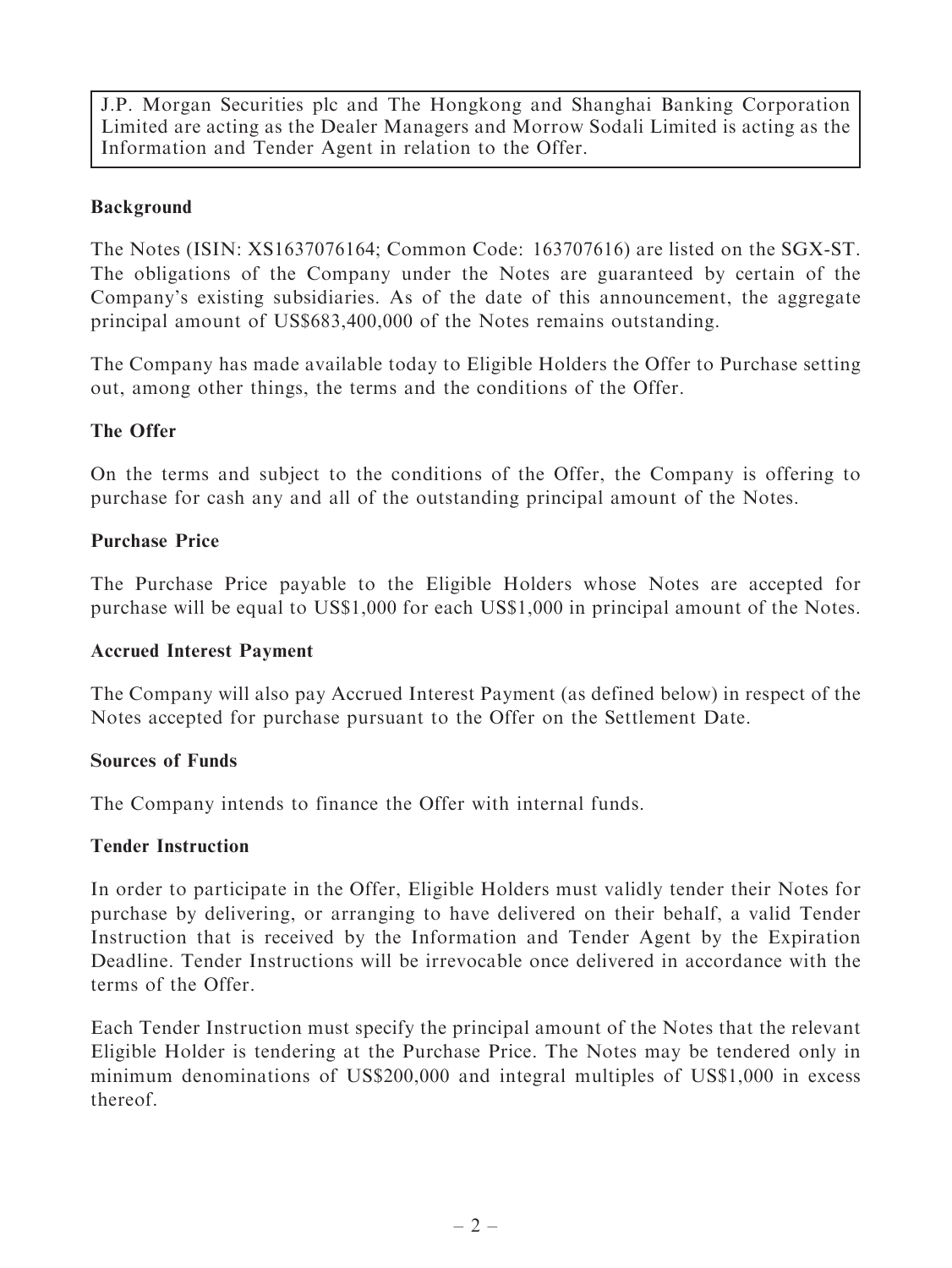#### Dealer Managers and Information and Tender Agent

The Company has appointed J.P. Morgan Securities plc and The Hongkong and Shanghai Banking Corporation Limited as the Dealer Managers and Morrow Sodali Limited as the information and tender agent in relation to the Offer.

#### Indicative Timetable for the Offer

#### Events Times and Dates

| <b>Commencement of the Offer</b>                                               |  |
|--------------------------------------------------------------------------------|--|
| The Offer is announced. Offer to Purchase available on the Offer June 15, 2022 |  |
| Website and from the Information and Tender Agent, and                         |  |
| notice of the Offer delivered to the Clearing Systems for                      |  |
| communication to Direct Participants.                                          |  |
|                                                                                |  |

#### Expiration Deadline

| Final deadline for receipt of valid Tender Instructions by the | $4:00 \text{ p.m.}$ (London |
|----------------------------------------------------------------|-----------------------------|
| Information and Tender Agent.                                  | Time) on June 22,           |
|                                                                | 2022                        |

#### Announcement of Offer Results

| Announcement of whether the Company will accept valid           | As soon as reasonably |
|-----------------------------------------------------------------|-----------------------|
| tenders of the Notes pursuant to the Offer and, if so accepted, | practicable after the |
| (i) the aggregate principal amount of the Notes accepted for    | Expiration            |
| tender, (ii) the total Purchase Price and (iii) the Accrued     | Deadline              |
| Interest (expressed per US\$1,000 in principal amount of the    |                       |
| Notes accepted for purchase by the Company).                    |                       |

#### Settlement Date

Expected settlement date for the Offer. On or about June 24,

2022

The above times and dates are subject to the right of the Company to extend, re-open, amend and/or terminate the Offer (subject to applicable law and as provided in the Offer to Purchase).

Eligible Holders are advised to check with any bank, securities broker or other intermediary through which they hold the Notes when such intermediary would need to receive instructions from an Eligible Holder in order for that Eligible Holder to be able to participate in the Offer by the deadline set out above. The deadline set by any such intermediary and each Clearing System for the submission of Tender Instructions will be earlier than the deadline described above.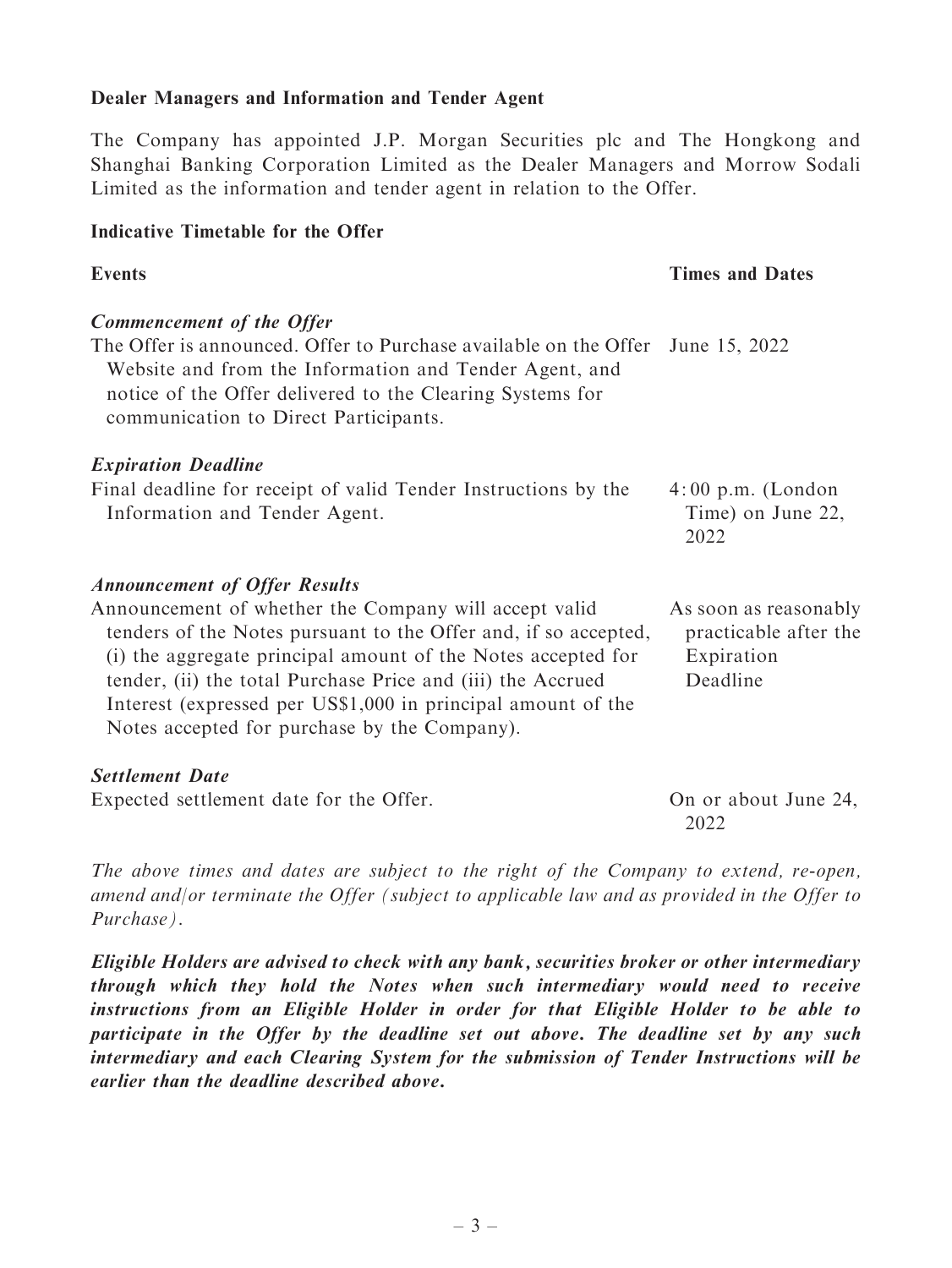Unless stated otherwise, announcements in connection with the Offer will be made through the website of the SGX-ST and the Offer Website, the issue of a press release to a Notifying News Service and/or the delivery of notices to the Clearing Systems for communication to Direct Participants. Copies of the announcements, press releases and notices can also be obtained from the Information and Tender Agent, the contact details for which are on page 4 of this announcement. Significant delays may be experienced where notices are delivered to the Clearing Systems, and Eligible Holders are urged to contact the Information and Tender Agent for the relevant announcements during the course of the Offer using the contact details on page 4 of this announcement. In addition, Eligible Holders may contact the Dealer Managers for information using the contact details on page 4 of this announcement.

Offer to Purchase

The Offer to Purchase contains important information which should be read carefully by Eligible Holders before any decision is made with respect to the Offer. Eligible Holders are recommended to seek their own financial and legal advice, including in respect of any tax consequences, from their broker, bank manager, solicitor, accountant or other independent financial, tax or legal adviser.

#### THIS ANNOUNCEMENT IS NOT AN OFFER TO PURCHASE, A SOLICITATION OF AN OFFER TO PURCHASE, OR A SOLICITATION OF AN OFFER TO SELL, ANY SECURITIES. AN OFFER MAY ONLY BE MADE PURSUANT TO THE TERMS OF THE OFFER TO PURCHASE.

#### DEALER MANAGERS

J.P. Morgan Securities plc 25 Bank Street Canary Wharf London E14 5JP United Kingdom Email: Liability\_Management\_COGARD@jpmorgan.com

The Hongkong and Shanghai Banking Corporation Limited Level 17, HSBC Main Building 1 Queen's Road Central, Hong Kong Telephone: +852 3941 0223 (Hong Kong)/ +44 20 7992 6237 (London) Email: liability.management@hsbcib.com

## INFORMATION AND TENDER AGENT

#### Morrow Sodali Limited

103 Wigmore Street W1U 1QS United Kingdom Telephone: + 44 20 4513 6933

In London In Hong Kong

The Hive 33–35 Hillier Street, Sheung Wan Hong Kong Telephone: +852 2319 4130

Email: countrygarden@investor.morrowsodali.com Offer Website: https://projects.morrowsodali.com/countrygarden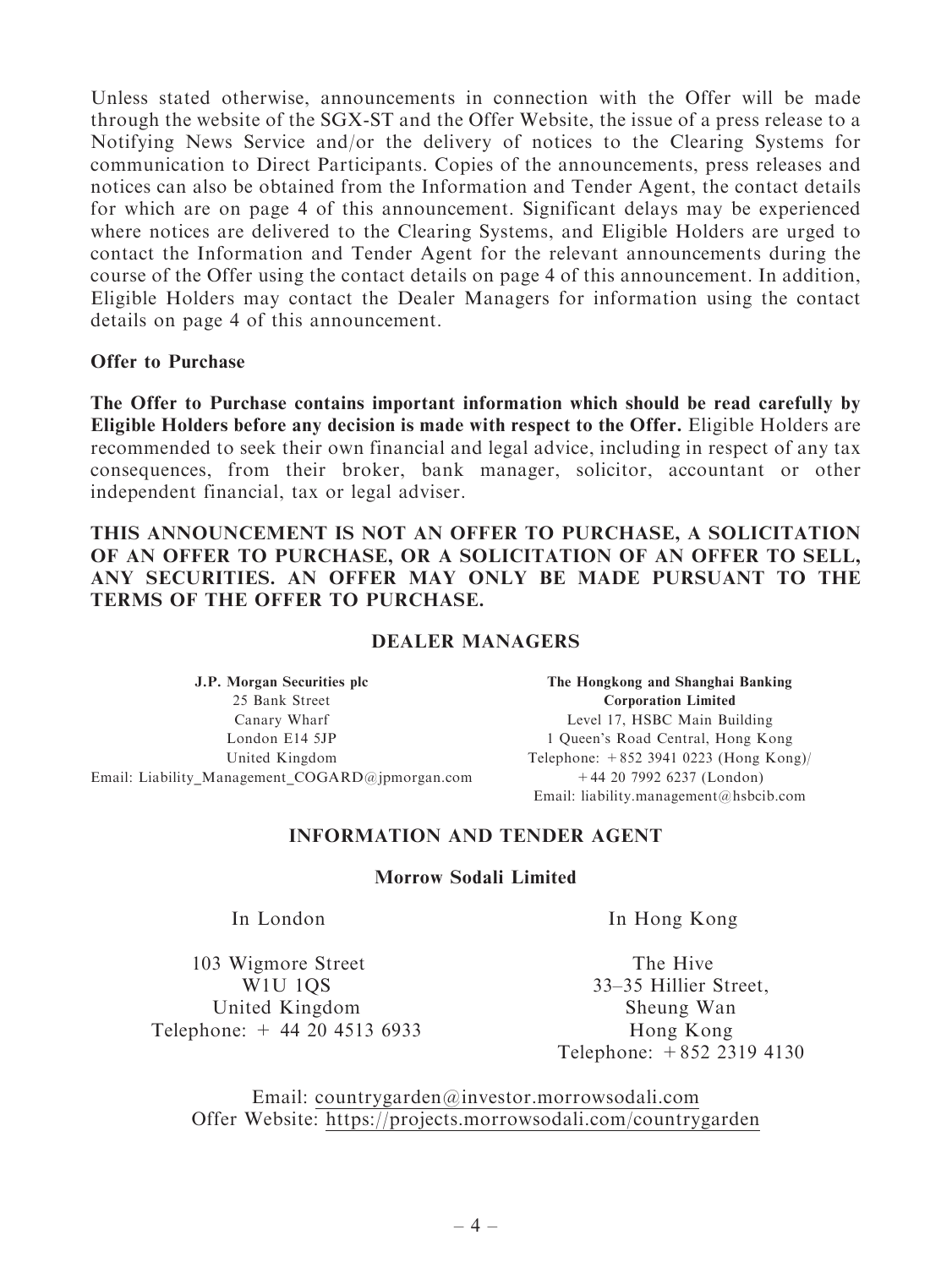# DEFINITIONS

| "Accrued Interest"                | interest accrued and unpaid on the principal amount of the<br>Notes from and including January 25, 2022 up to, but not<br>including, the Settlement Date                                                                                        |
|-----------------------------------|-------------------------------------------------------------------------------------------------------------------------------------------------------------------------------------------------------------------------------------------------|
| "Accrued Interest<br>Payment"     | an amount in cash (rounded to the nearest US\$0.01, with half a<br>cent rounded upwards) equal to the Accrued Interest on the<br>Notes accepted for purchase by the Company                                                                     |
| "Board"                           | the board of Directors                                                                                                                                                                                                                          |
| "Clearing System<br>Notice"       | the form of notice to be sent to Direct Participants by each of the<br>Clearing Systems on or about the date of the Offer to Purchase<br>informing Direct Participants of the procedures to be followed in<br>order to participate in the Offer |
| "Clearing Systems"                | Euroclear Bank SA/NV and Clearstream Banking, S.A.                                                                                                                                                                                              |
| "Company"                         | Country Garden Holdings Company Limited, an exempted<br>company incorporated in the Cayman Islands with limited<br>liability, the shares of which are listed on the main board of<br>the Stock Exchange (Stock Code: 2007)                      |
| "Dealer Managers"                 | J.P. Morgan Securities plc and The Hongkong and Shanghai<br>Banking Corporation Limited                                                                                                                                                         |
| "Direct Participants"             | each person who is shown in the records of the Clearing Systems<br>as a holder of the Notes                                                                                                                                                     |
| "Directors"                       | the directors of the Company                                                                                                                                                                                                                    |
| "Eligible Holders"                | holders of the Notes who are non-U.S. persons located outside<br>United States (as those terms are defined in Regulation S under<br>the U.S. Securities Act)                                                                                    |
| "Expiration"<br>Deadline"         | 4:00 p.m. (London Time) on June 22, 2022 (subject to the right<br>of the Company to extend, re-open, amend and/or terminate the<br>Offer)                                                                                                       |
| "Hong Kong"                       | the Hong Kong Special Administrative Region of the PRC                                                                                                                                                                                          |
| "Information and<br>Tender Agent" | Morrow Sodali Limited                                                                                                                                                                                                                           |
| "Notes"                           | 4.75% Senior Notes due 2022 (ISIN:XS1637076164, Common<br>Code: 163707616)                                                                                                                                                                      |
| "Notifying News<br>Service"       | a recognized financial news service or services (e.g. Reuters/<br>Bloomberg) as selected by the Company                                                                                                                                         |